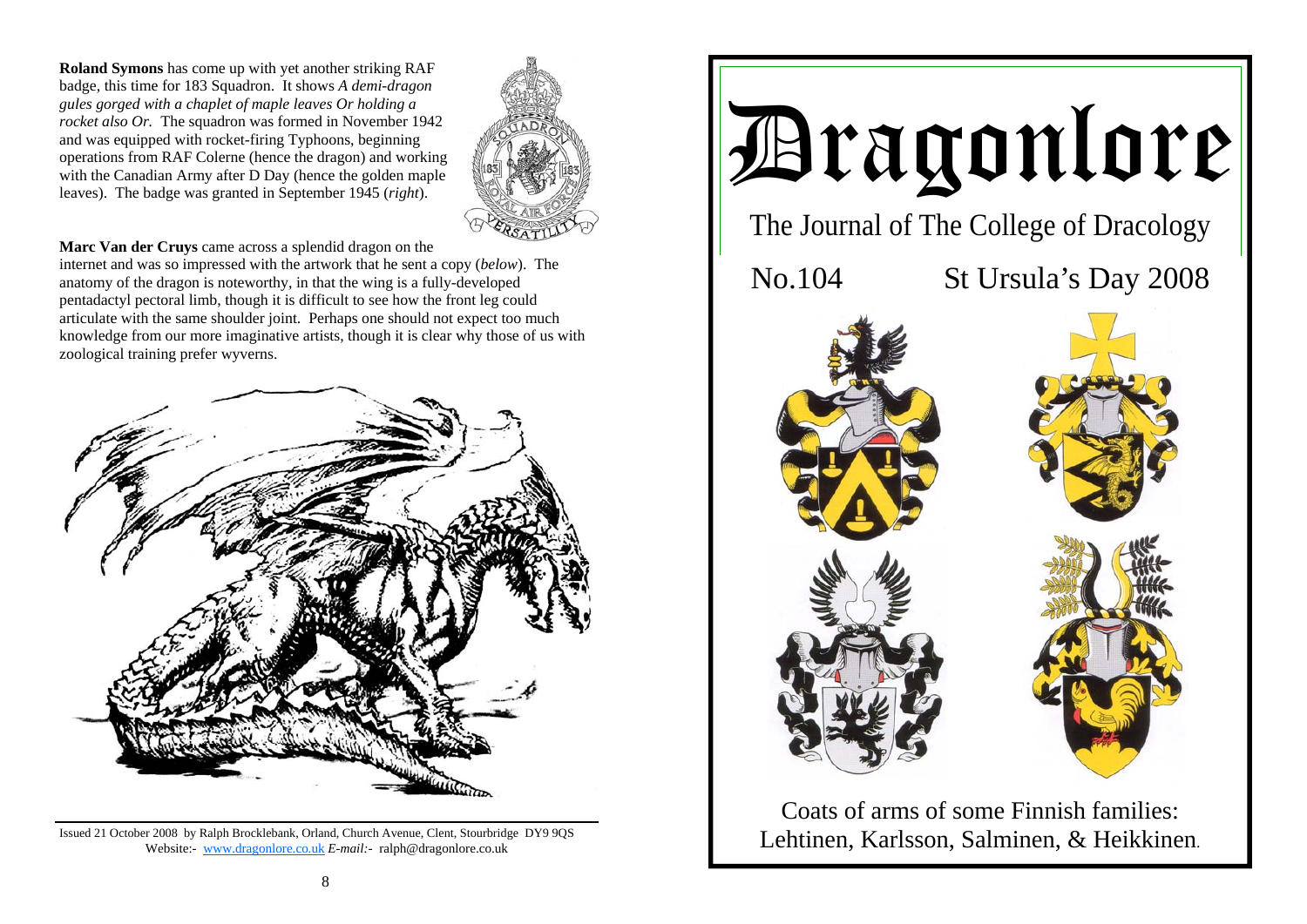

# **The College of Dracology for the Study of Fabulous Beasts**

St Ursula is a rather shadowy figure. In Cologne there is a church dedicated to her with an inscribed stone that implies that she came there in the fourth century. By the eighth century her legend had grown, and by the eleventh was quite elaborate. It said that she was the devout Christian daughter of a British king who had taken vows of chastity, and when wooed by the demanding son of a neighbouring king, took her ten handmaidens with her and fled to the continent. They sailed across to Holland and then up the Rhine to Cologne, and later continued upstream to Basel and then on foot over the Alps and so to Rome, where she met the Pope. After a while she decided to return to Cologne, but when she got there they found that the city was occupied by Huns. The king of the Huns took a fancy to her and wanted to marry her, but she insisted on her chastity, so he took his bow and arrow and shot her and then had all her companions massacred, who by this time numbered eleven thousand, all virgins. It is now thought that this huge number was a misreading of the symbol M for Martyr as M for a thousand, but the story caught the imagination of the Middle Ages, and when an ancient Roman burial ground was unearthed near Cologne revealing thousands of bones, it was widely believed that the story had been proved. This is similar to the belief following the discovery of some fossil dinosaur bones, that the existence of material dragons had been proved. Whether logical or not, Saint Ursula and her Companions are celebrated on  $21<sup>st</sup>$  October each year, especially in Cologne.

## **Fabulous Beasts from Finnish Family Heraldry**

The arms on the cover are taken from a remarkable book, SUOMALAISIA VAAKUNOITA (2006), meaning "Finnish Coats of Arms" and published by the Heraldic Society of Finland and containing a complete record of the arms of all their members as listed in their register. The Society was founded in 1957 following the popular success of a book of Finnish Civic Arms, and the desire of many Finns to have their own arms registered. As there is no official heraldic authority in Finland, (municipalities are encouraged to record and legitimise their own arms) the Society undertook this task. Each submission is checked by experts at the Society both for originality and for conformity to the rules of good heraldic design, and the result is a stunning display of imaginative heraldry, much of it quite traditional but some pieces showing a freedom of inspired artistry which is quite breathtaking. A total of 1356 coats of arms are included, each with the name of the owner, the blazon (mostly in Finnish, but a few in Swedish), the name of the designer if known, and the arms themselves in colour. For this book, each of the arms was redrawn by a professional

### JOURNAL SCAN

**The New Zealand Armorist No 108** ("Spring" 2008) has a tribute to Pauline Baynes 1922-2008 with the same two drawings we showed in the last number, of the Cockatrice and the Questing Beast. It also has a fine drawing by Roger Barnes of a Double-headed Eagle illustrating his article on "The Arms of John Milton." (*right*)



#### CORRESPONDENCE

**Russ Fletcher** visited Lambeth Palace with the White Lion Society, and came away with a card showing "The dragon cast into the jaws of Hell" illustrating *Revelation 20, vv 9-10,* from the Lambeth Apocalypse. The woeful little dragon is standing in a dark abyss surrounded by a six-faced opening, having his nose tweaked by pincers wielded by a dog-faced demon with two-faced buttocks and accompanied by what may be the rear half of a deer, part of another animal, what seems to be a swarm of little creatures and half-a-dozen human faces. Nearby is a toad, and what looks like a butterfly with armorial wings. Plenty of symbolism in a powerful image!

**Cecil Humphery-Smith** sent some pictures taken from a rare book in his library, the *Insignia Sacrae Caesareas* by Philippus Lonicerus (1579), showing some strange creatures including a pair of demi-women with wings for arms, an armless bishop crest and some devilish little demons, as well as a couple of his favourite elephants.

**Jan Keuzenkamp** sent fifteen photographs of coats of arms with fabulous beasts in them from his extensive collection, mostly of municipalities but a few of families from Eastern Europe. Griffins, dragons and wyverns, the double-headed cock of Versailles, a human-headed cock from the Czech town of Ceska Trebova (forgive the missing accents!) and lastly the rare Ipotane of the Gellyei family (known locally as a Centaur) make a fine assortment. One we have seen earlier has a shield *party per pale Or and sable* surrounded by a green dragon biting its own tail which we said belonged to the Z Vartenberka family (*see No 27*) but is here given for the Czech town of Ceska Kamenice, with a different crest.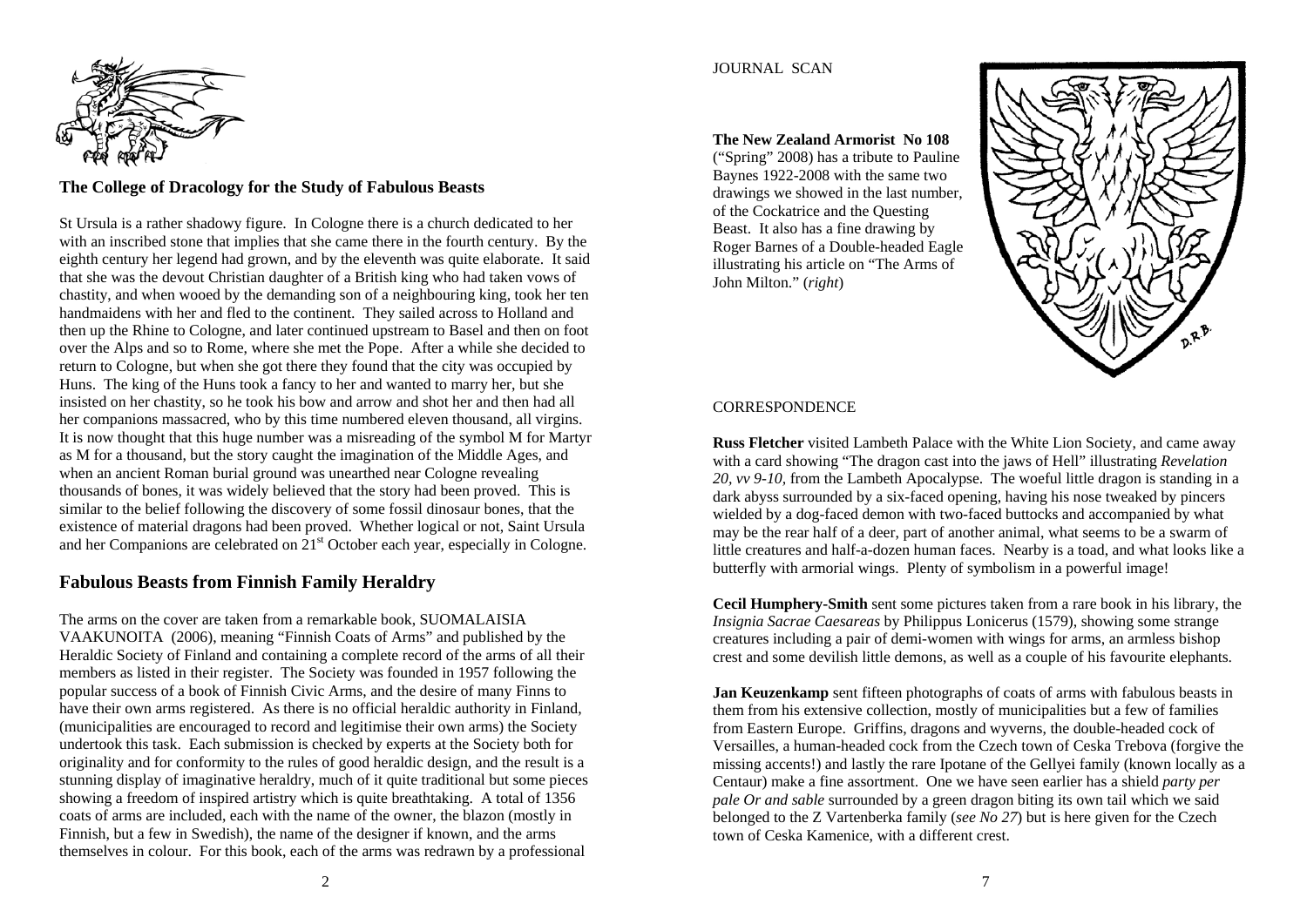### BOOK REVIEW

A treasure from the past, *Beasts and Saints,* translations by Helen Waddell with woodcuts by Robert Gibbings (London, 1934), has forty-five legends from the Latin of the fourth to twelfth centuries, and inevitably one or two of them involve dragons. The Blessed Father Ammon and St Simeon Stylites each encountered such a fearsome monster, the former dealing with it forcibly and the latter peacefully, but one of the choicest pictures in the book is this illustration to the tale of St Brendan and the Sea Monsters.



artist and coloured in by computer, which gives an artistic unity to the whole, all the better to reveal the variety of the individual designs.

 Amongst the charges, inevitably there is a quota of fabulous beasts, though not in abundance. Out of the total, 24 arms contain one or more monsters, Griffins being the favourite with seven examples, three of which are holding a pair of ink-pestles, the traditional sign for Teutonic printers, as seen in the arms of Lehtinen on the cover. Next come four Pegasuses (or perhaps just winged horses), three Wyverns (including the ingenious arms of Karlsson on the cover), two each of Dragons and Doubleheaded Eagles, with single showings of a winged bull, a winged fish, a winged lion, a double-headed winged hare (for Salminen, on the cover) and a strange fish/cockerel hybrid (for Heikkinen, also on the cover). These last two may be unique in European heraldry. The Heraldic Society of Finland deserves congratulations for their enterprise.

## **Fabulous Beasts in British Family Heraldry**

A representative selection of British family coats of arms is to be found in *Burke's Landed Gentry – 18th Edition, Volume 1* (1965), which, in spite of its outdated title (few families can be said to be "landed" in the older sense these days), gives a fair choice of non-peerage family histories. Out of a total of 686 families listed, 468 are illustrated with their coat of arms, and of these 72 have one or more monsters in whole or in part – a much higher percentage than the Finnish sample given above. Griffins are again the favourite, with 37 showings (compared with 110 with lions or parts thereof), followed by 8 dragons, 5 wyverns, 5 unicorns, 4 double-headed eagles and 4 martlets, with single examples each of a mermaid, a demi-woman with wings for arms, a pelican vulning herself, a horned leopard's head, a panther's head, an heraldic tiger, a cockatrice, a demi-seahorse and a set of dolphins.



 It is not common to see supporters for non-peerage arms, but these griffins (*above*) are too splendid to ignore. They are for the Argenti family of Italian origin,